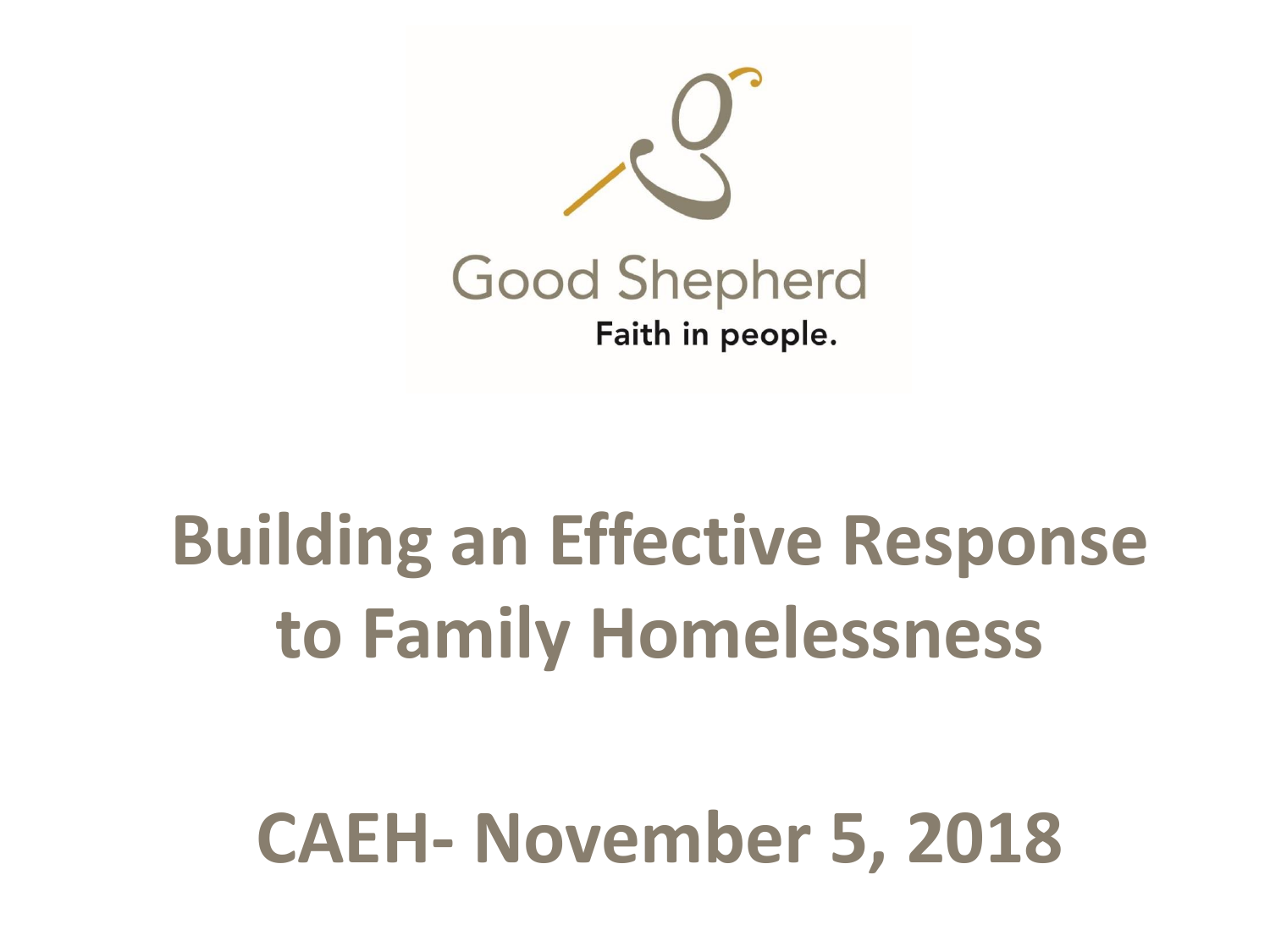#### **Where We Started…**

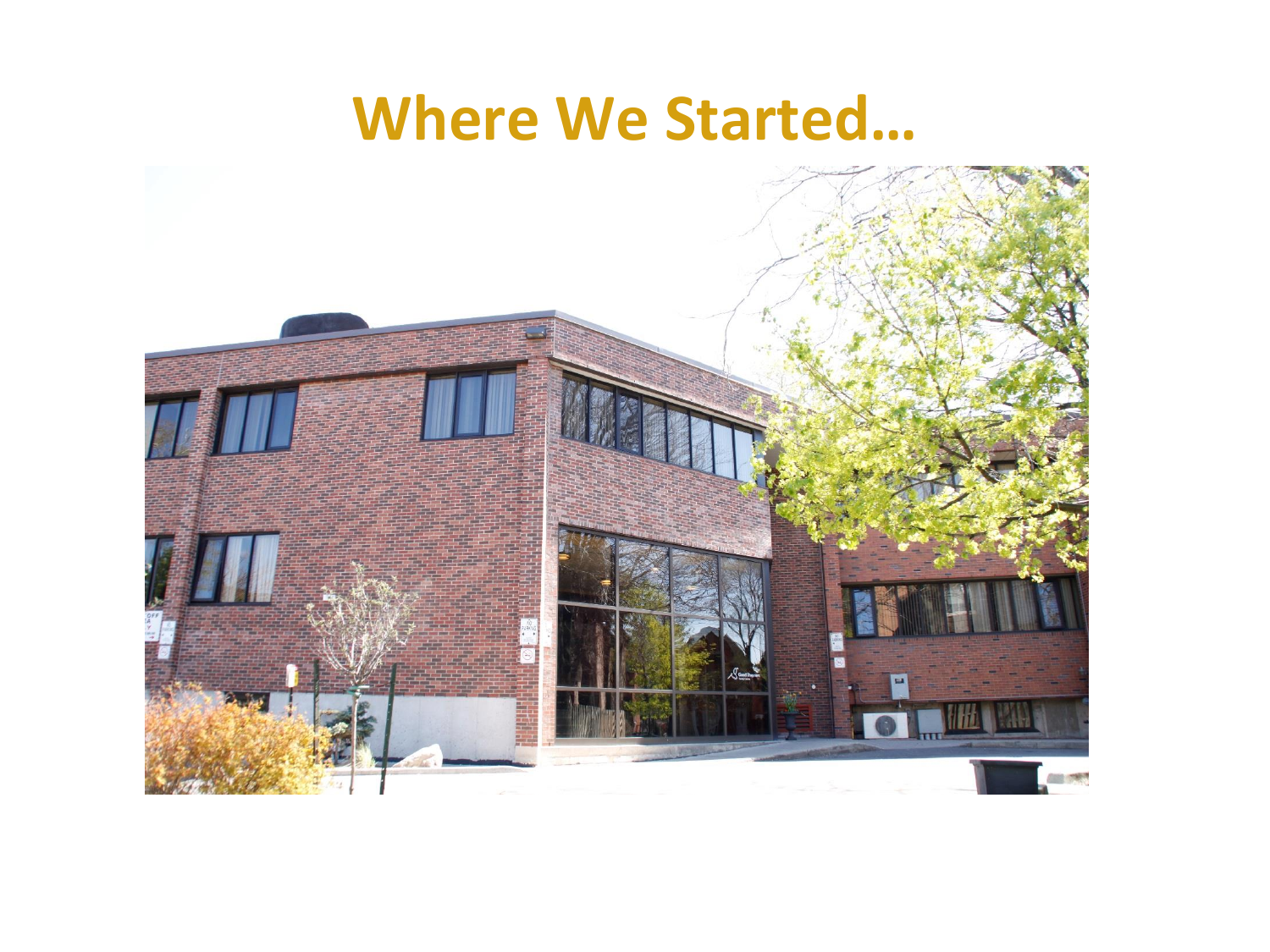## **Challenges**

- Shelter Occupancy Pressures
- Longer Shelter Stays
- Strain on Shelter Staff
- New Populations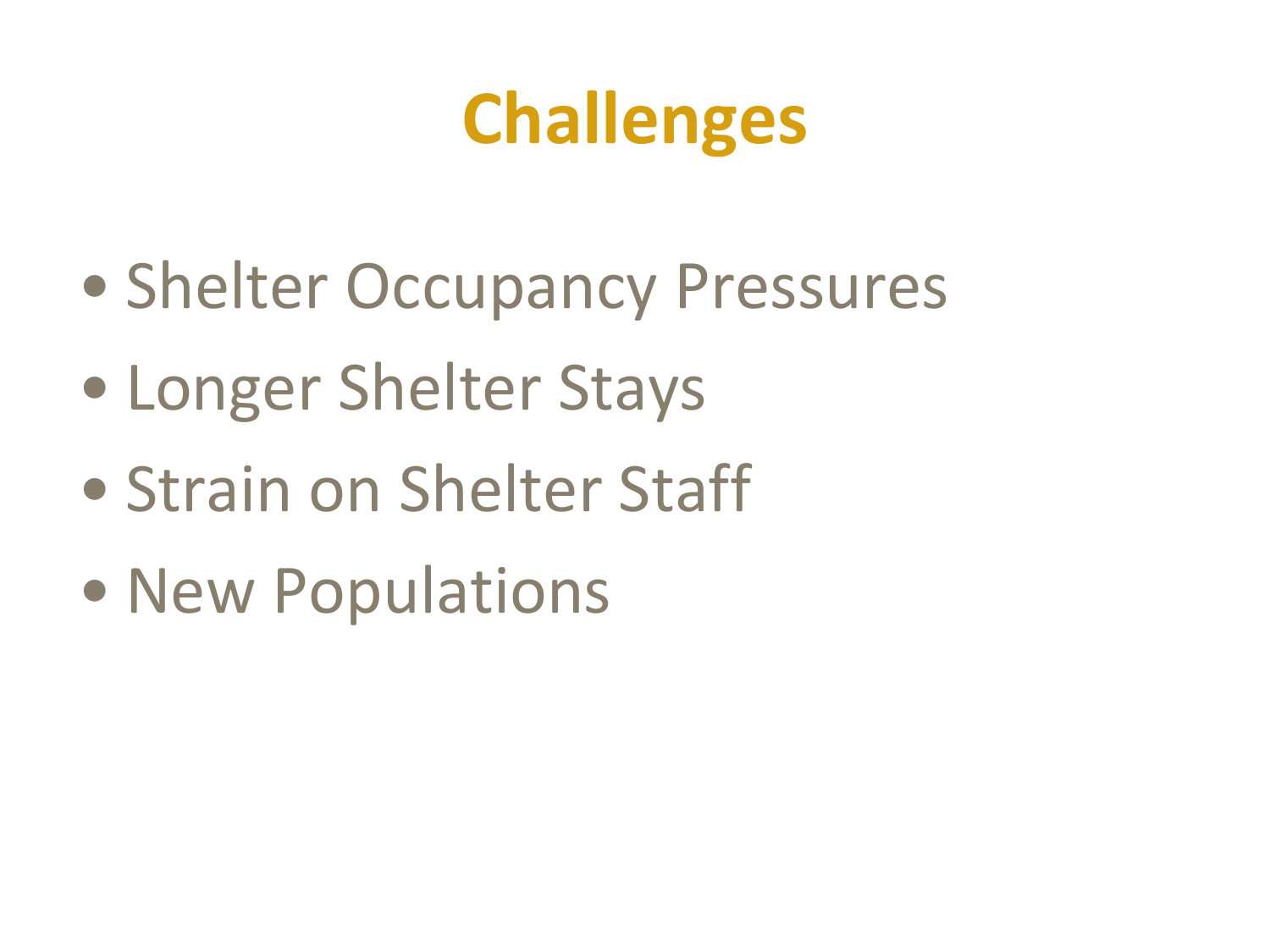### **Challenges**

- Changing Hamilton Landscape
- Gentrification
- Displacement
- High Rent Costs
- Low Vacancy Rates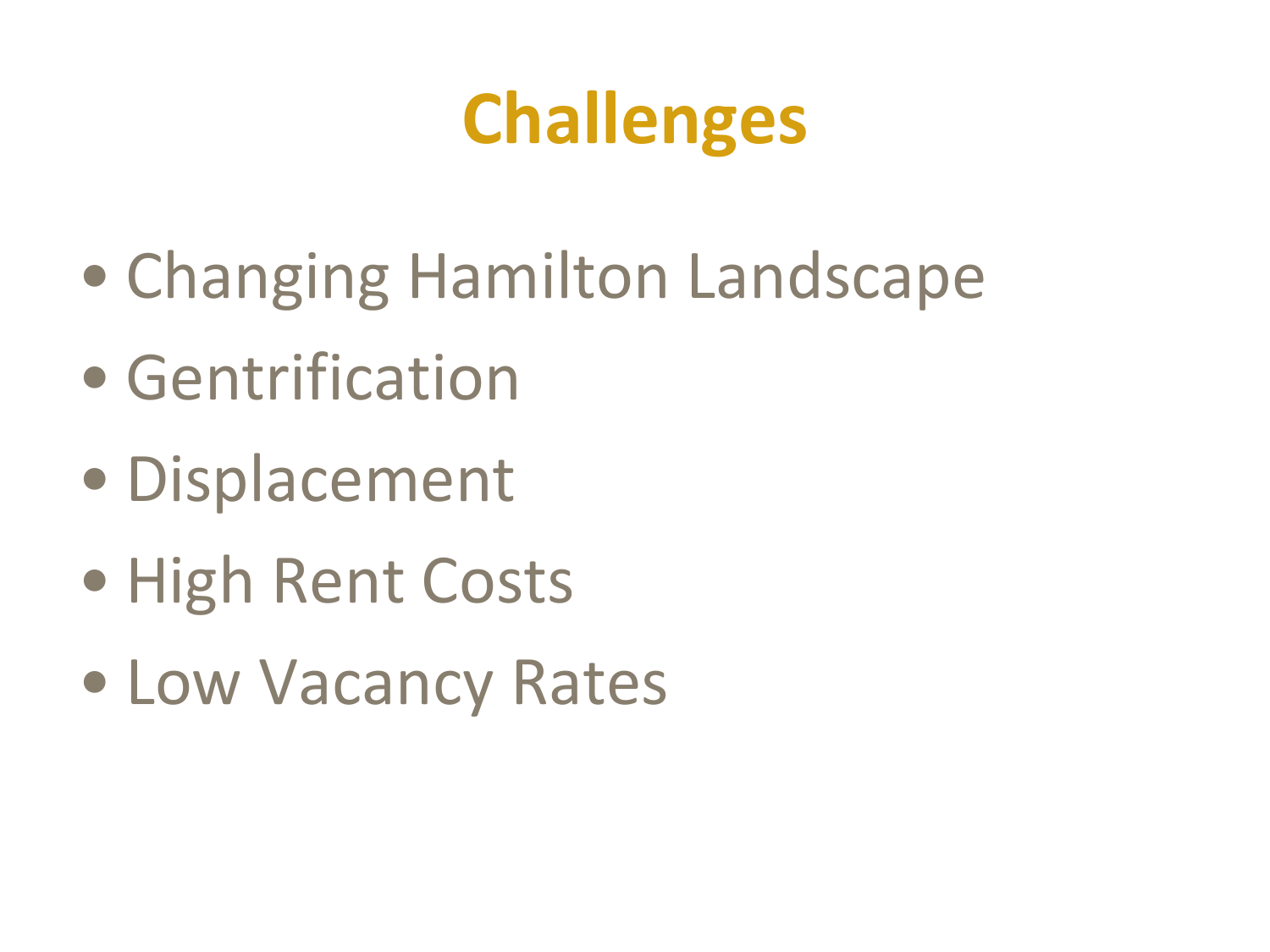# **What Was Next?**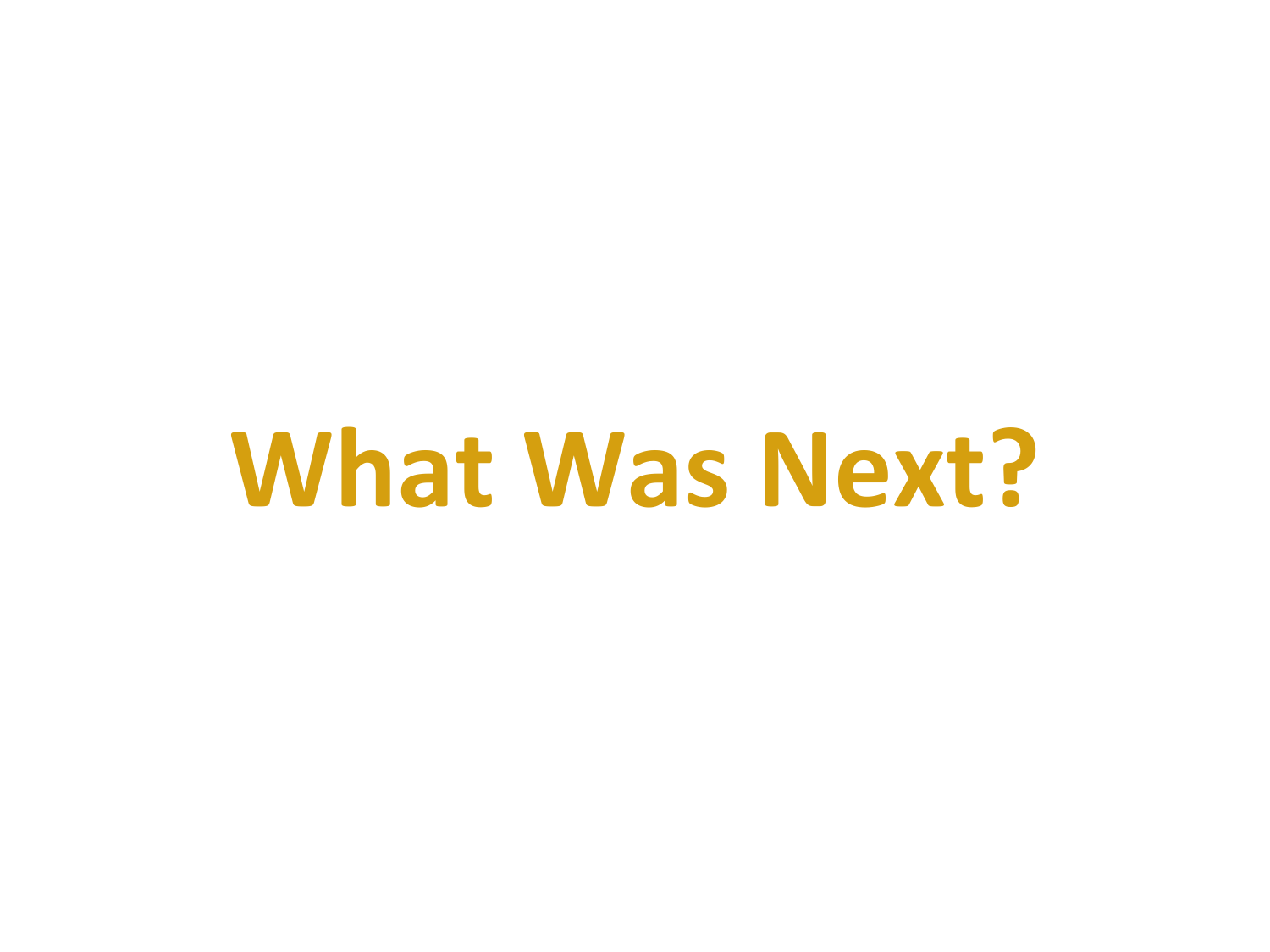# **Where We Are Today…** Eviction Prevention Shelter Diversion Emergency Shelter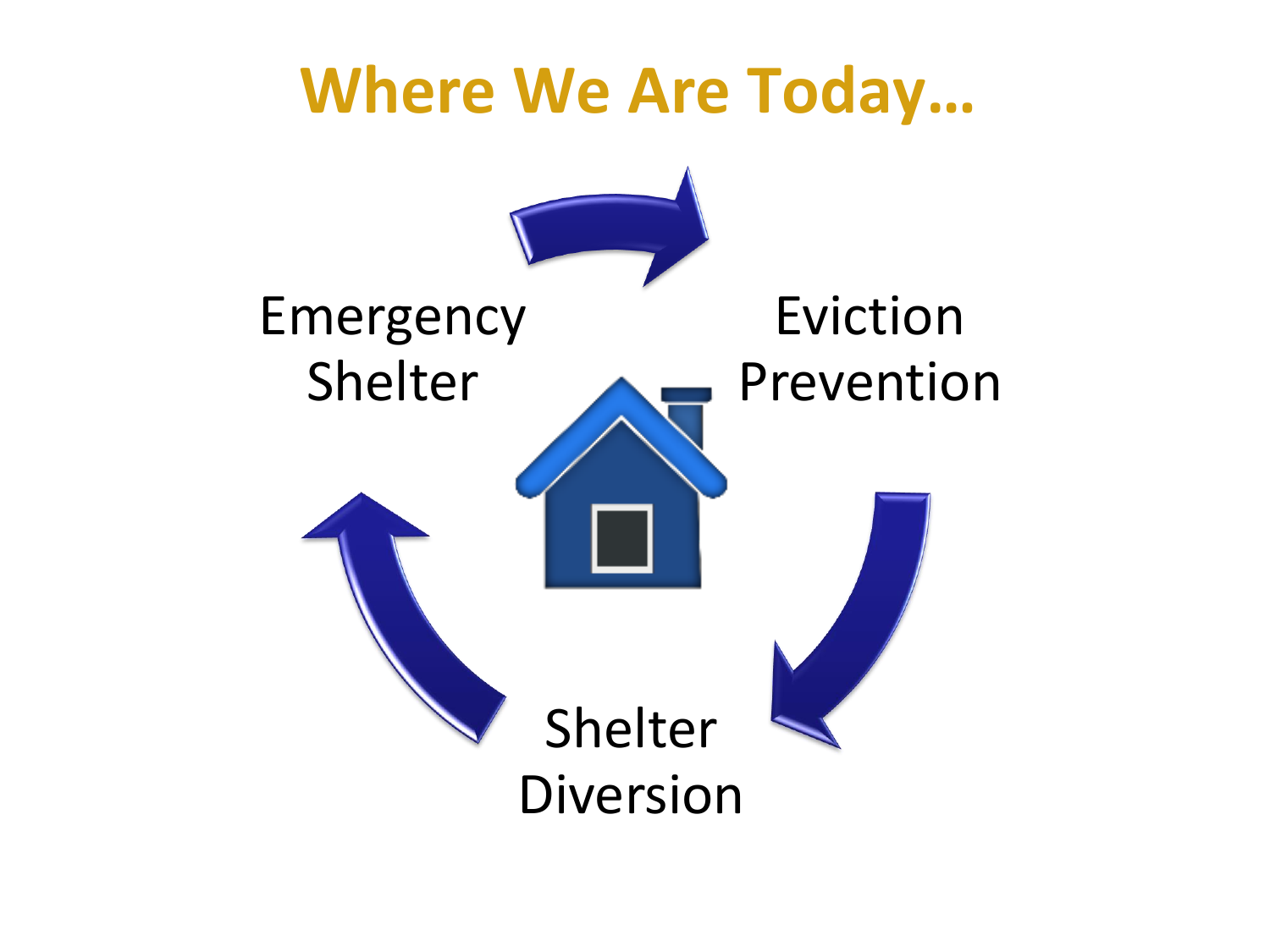## **Eligibility Overview**

#### **Eviction Prevention**

- Families who want and are able to maintain their tenancy.
- Families with high barriers to housing stability
- Focus on long term housing stability and community building.

#### **Shelter Diversion**

- Families who have lost their housing, are staying at temporary addresses or who will lose their housing in the next 14 days.
- Focus on rehousing within 30 days.

#### **Emergency Shelter**

- Families who are experiencing homelessness and who have exhausted all other options.
- Focus on rapid exit from shelter.
- Housing focus.
- Low barrier.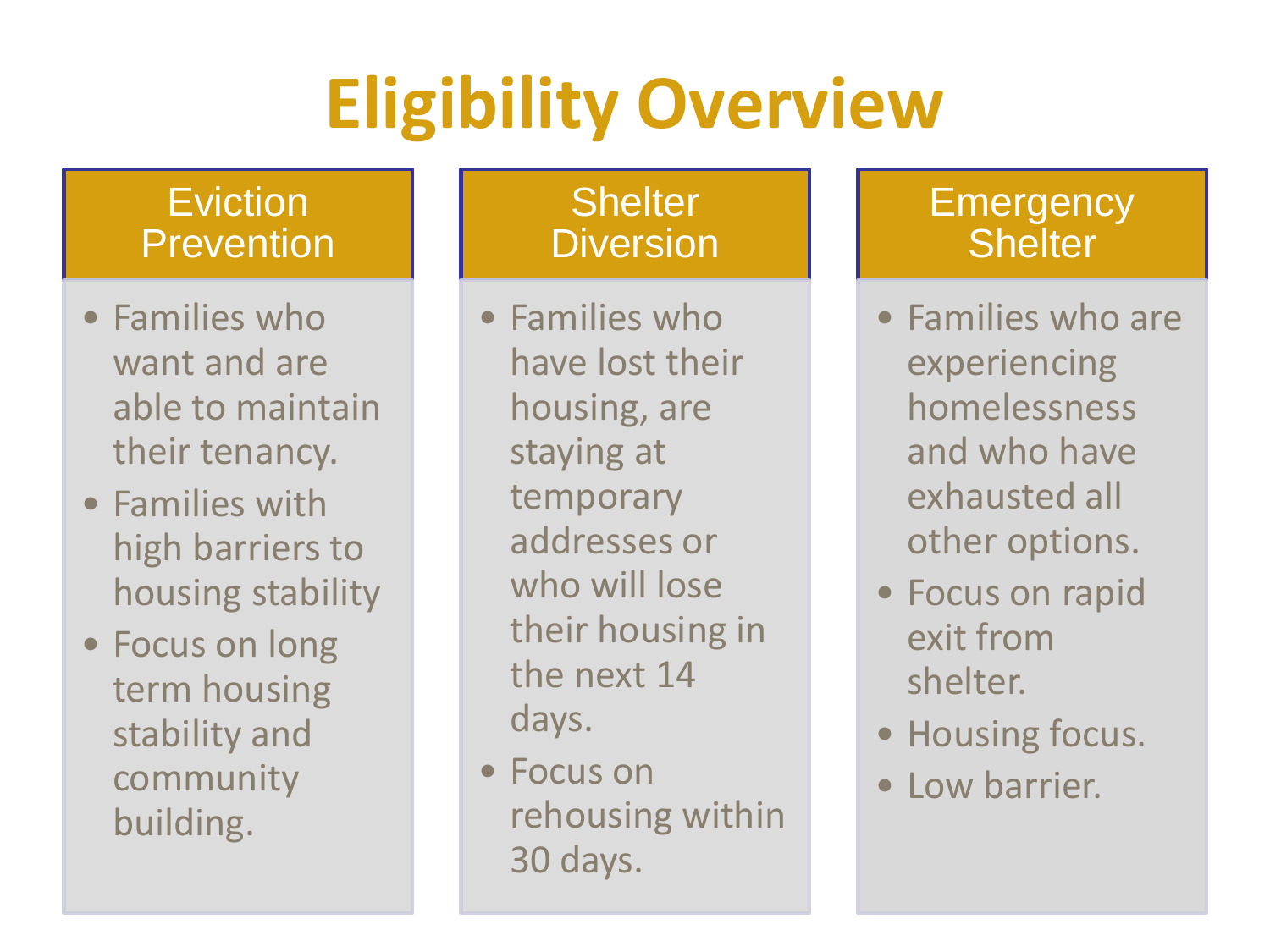#### **Coordination and Collaboration**

- Working Together
- Guiding Principles
- Common Assessment Tool
- No Wrong Door
- Shared Resources and Knowledge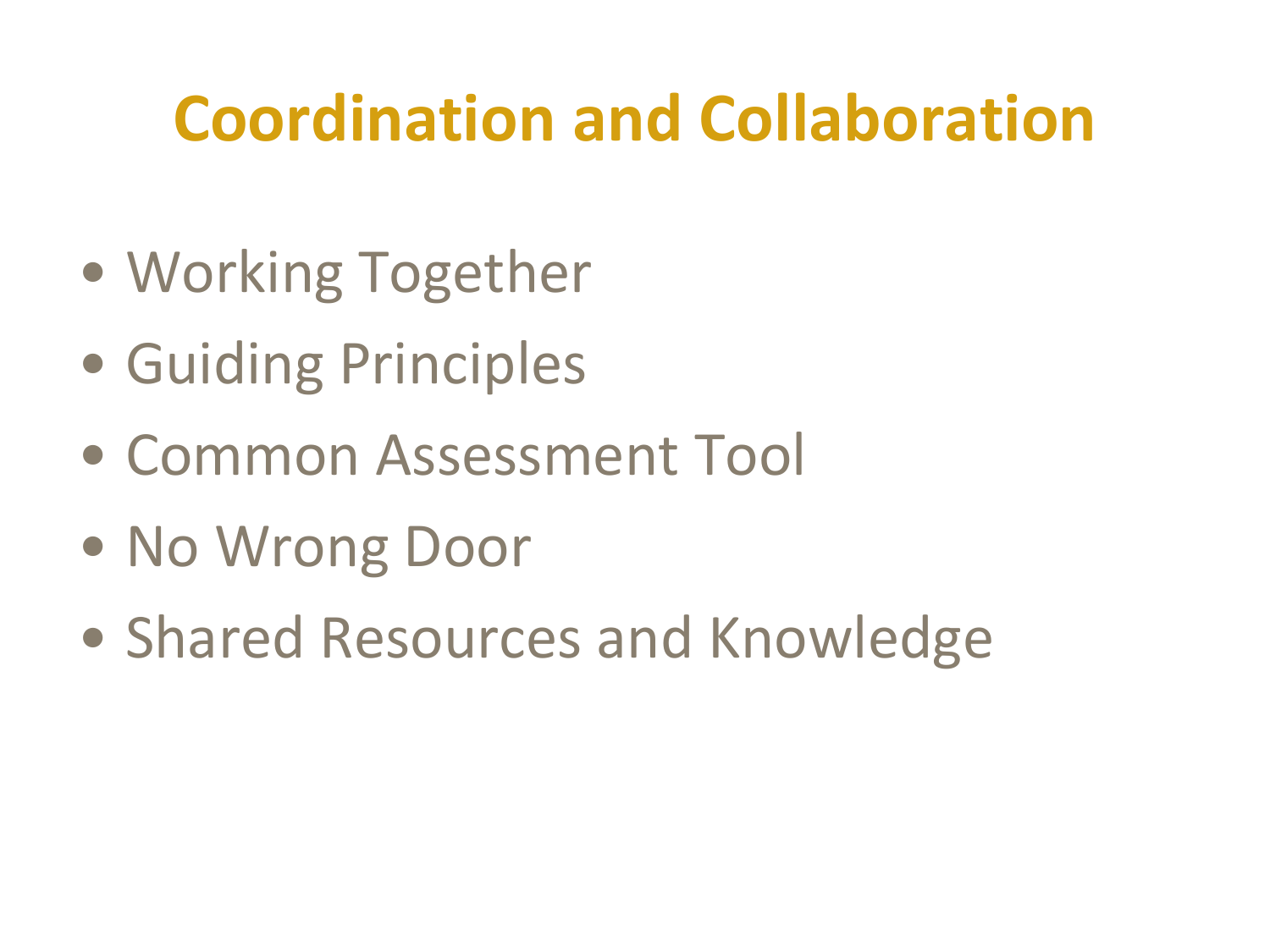#### **Early Intervention**

- Co-ordinated Assessment
- Timely Interventions and Referrals
- Community Engagement
- Build on Established Trust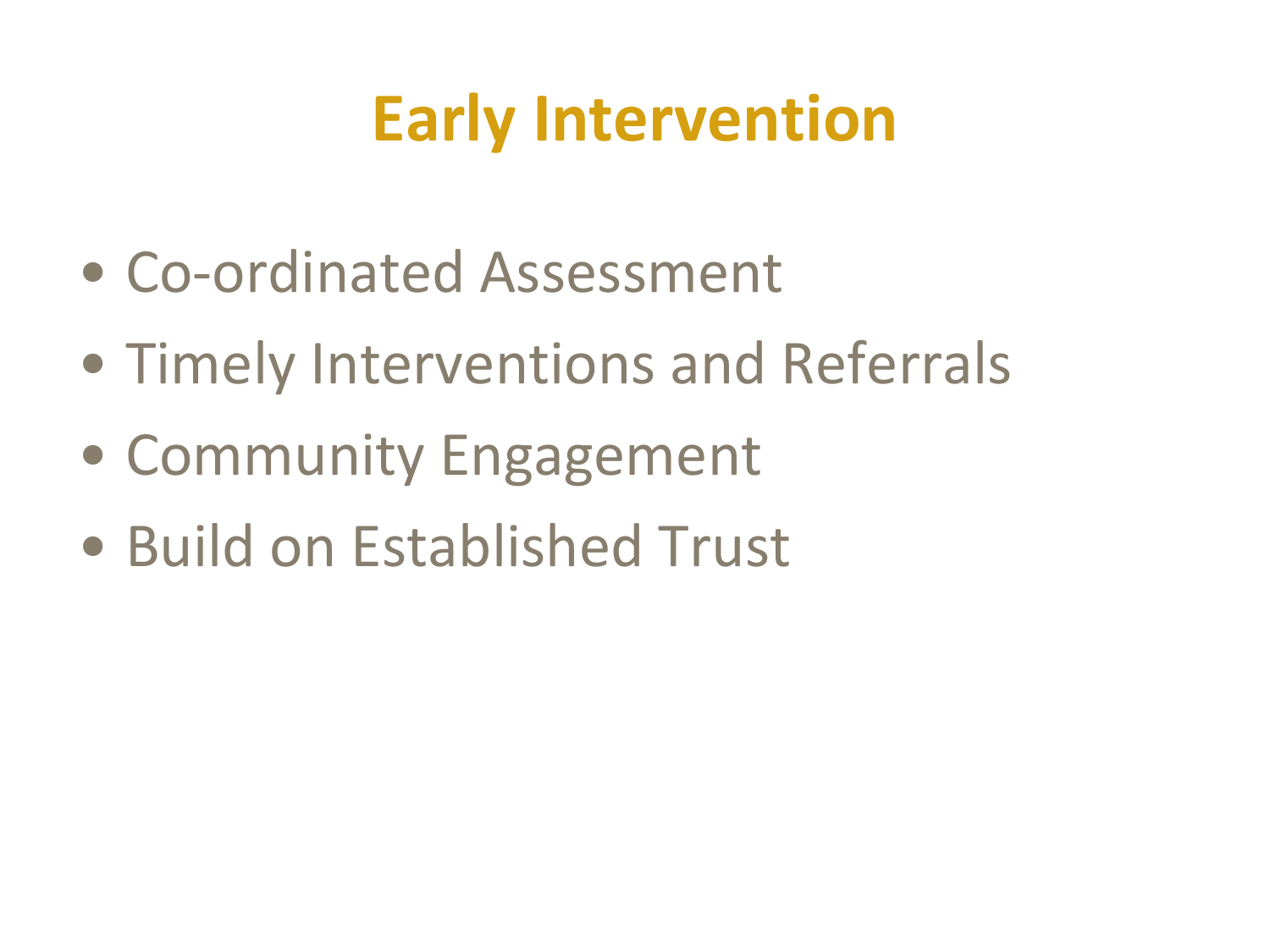#### **Housing Focus**

- Training
- Understanding the Eviction Process
- Know Your Lane
- Having the Right Conversations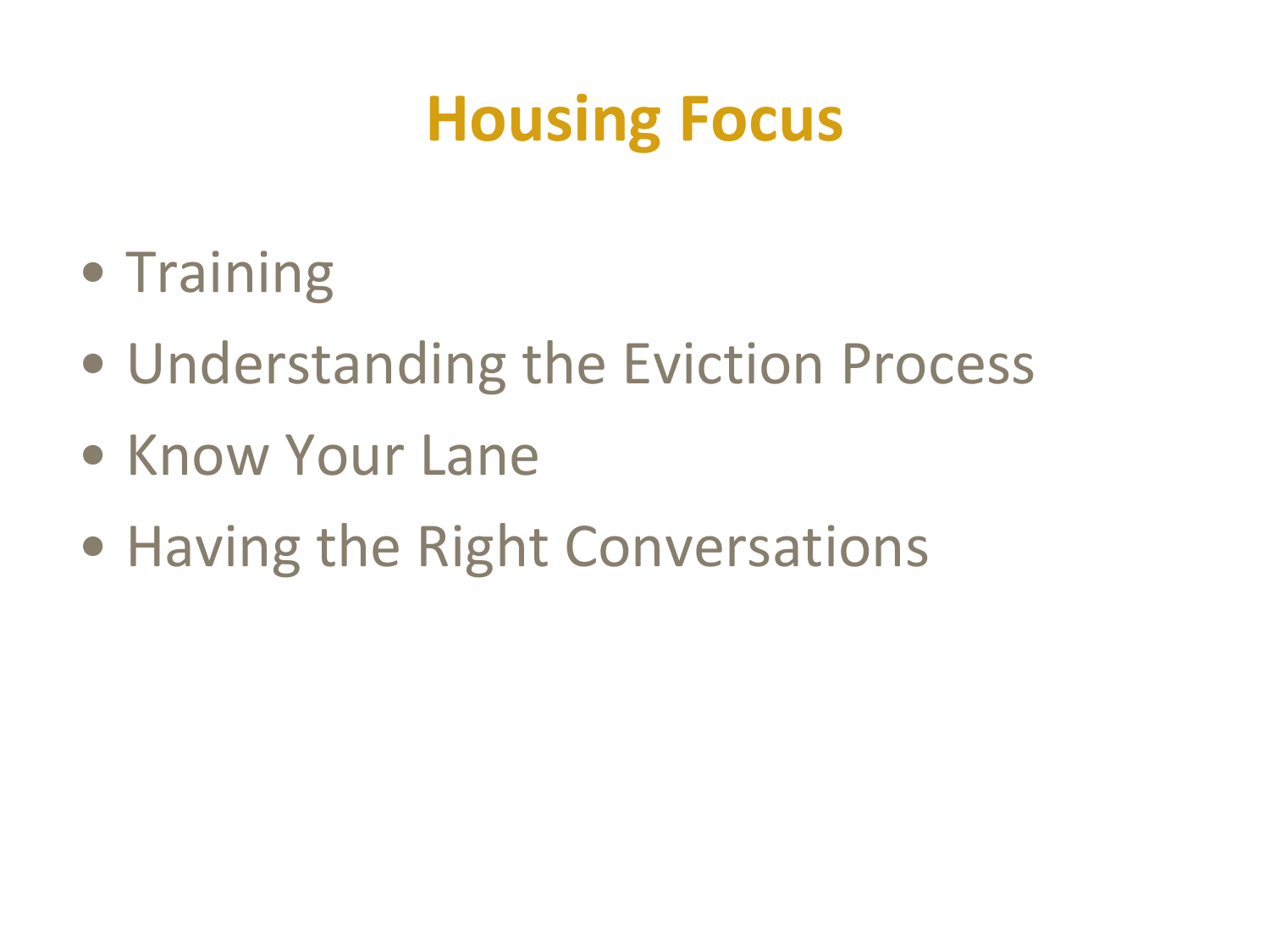### **Flexibility**

- Creative Problem Solving
- Adaptability
- Flexible Financial Resources
- Supports 24/7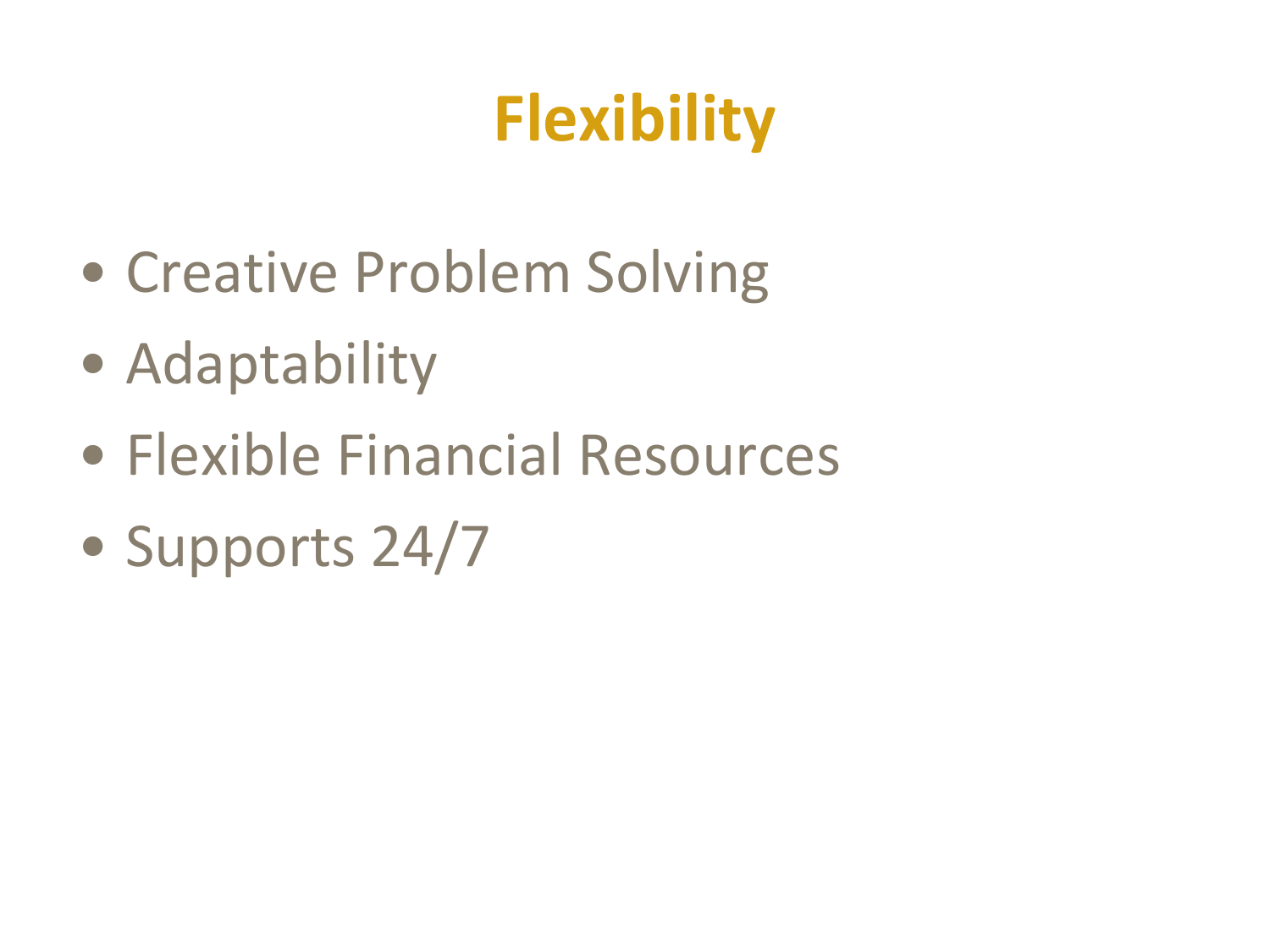#### **Evaluation**

- Seek out Feedback
- Build on Successes
- Learn From Your Mistakes
- Make Change When Needed
- Review your Data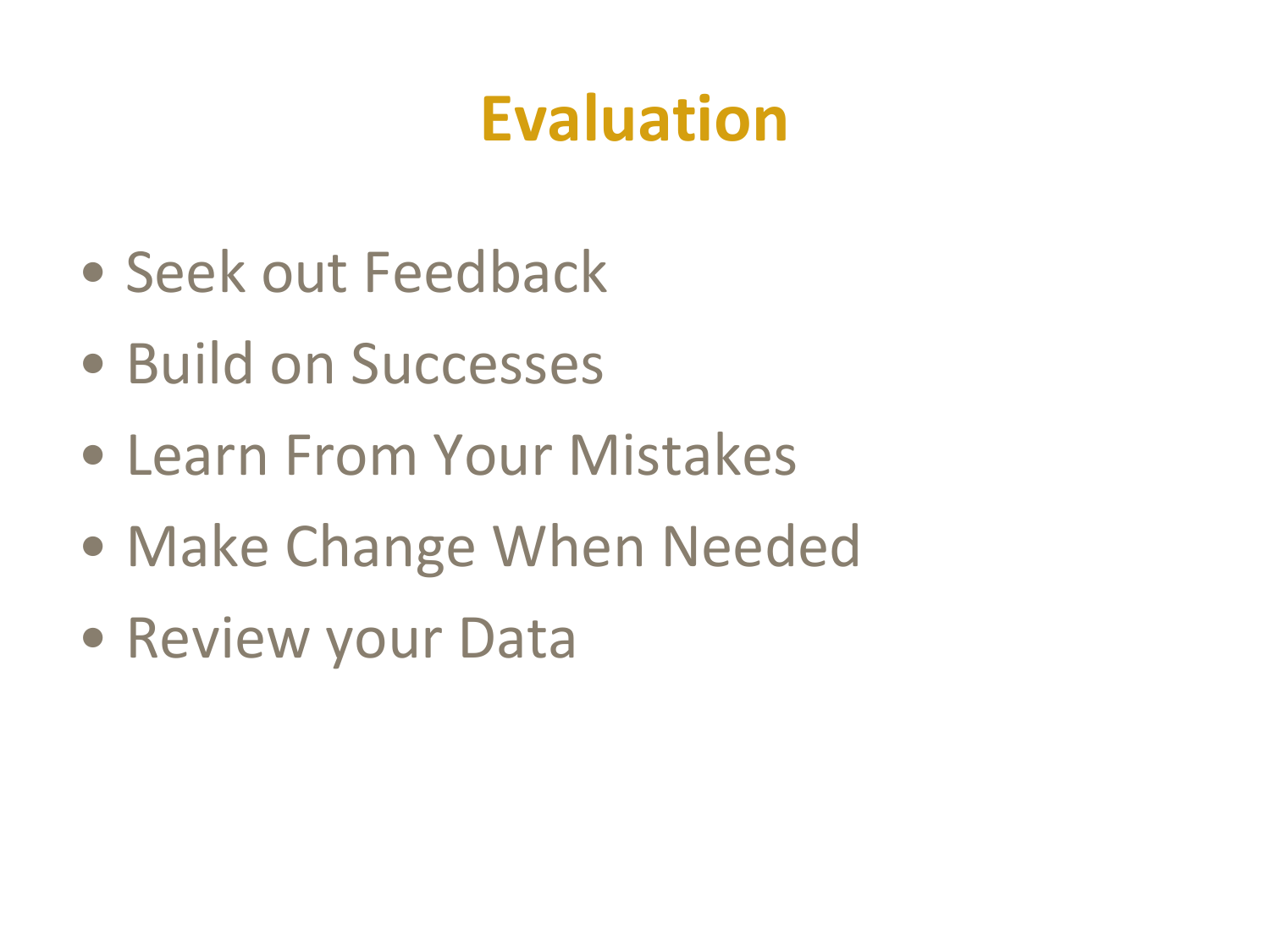**"I suggest that unless we have a tolerant attitude towards mistakes — I might almost say a positive attitude towards them — we shall be behaving irrationally, unscientifically, and unsuccessfully."**

**-John Cleese**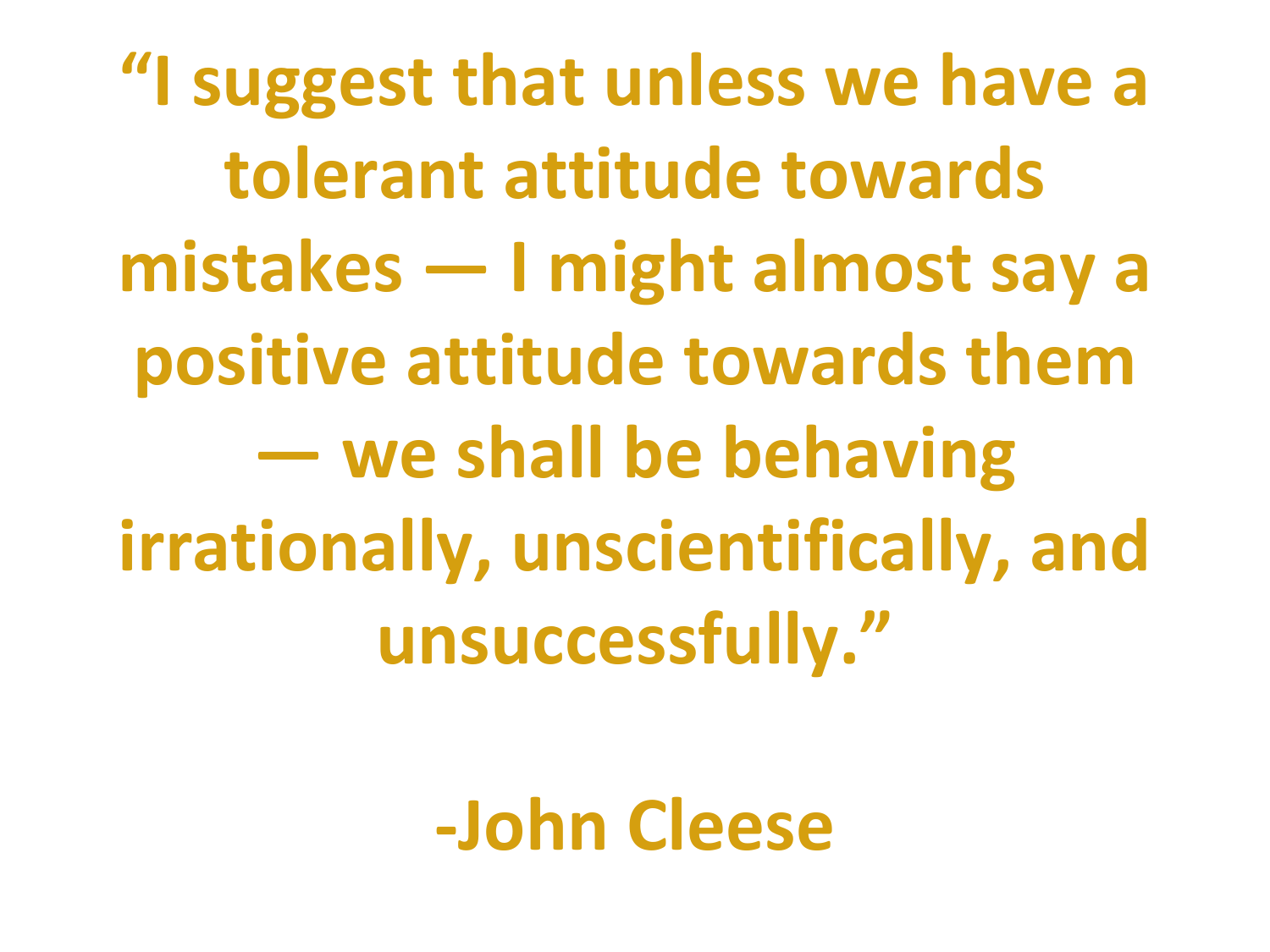### **Families First - Shelter Diversion**

#### **In 2017:**

- **178 households served in our diversion program**
- **134 households never entered emergency shelter**
- **Of those 178 households served, 96% had successfully maintained their housing 6 months later**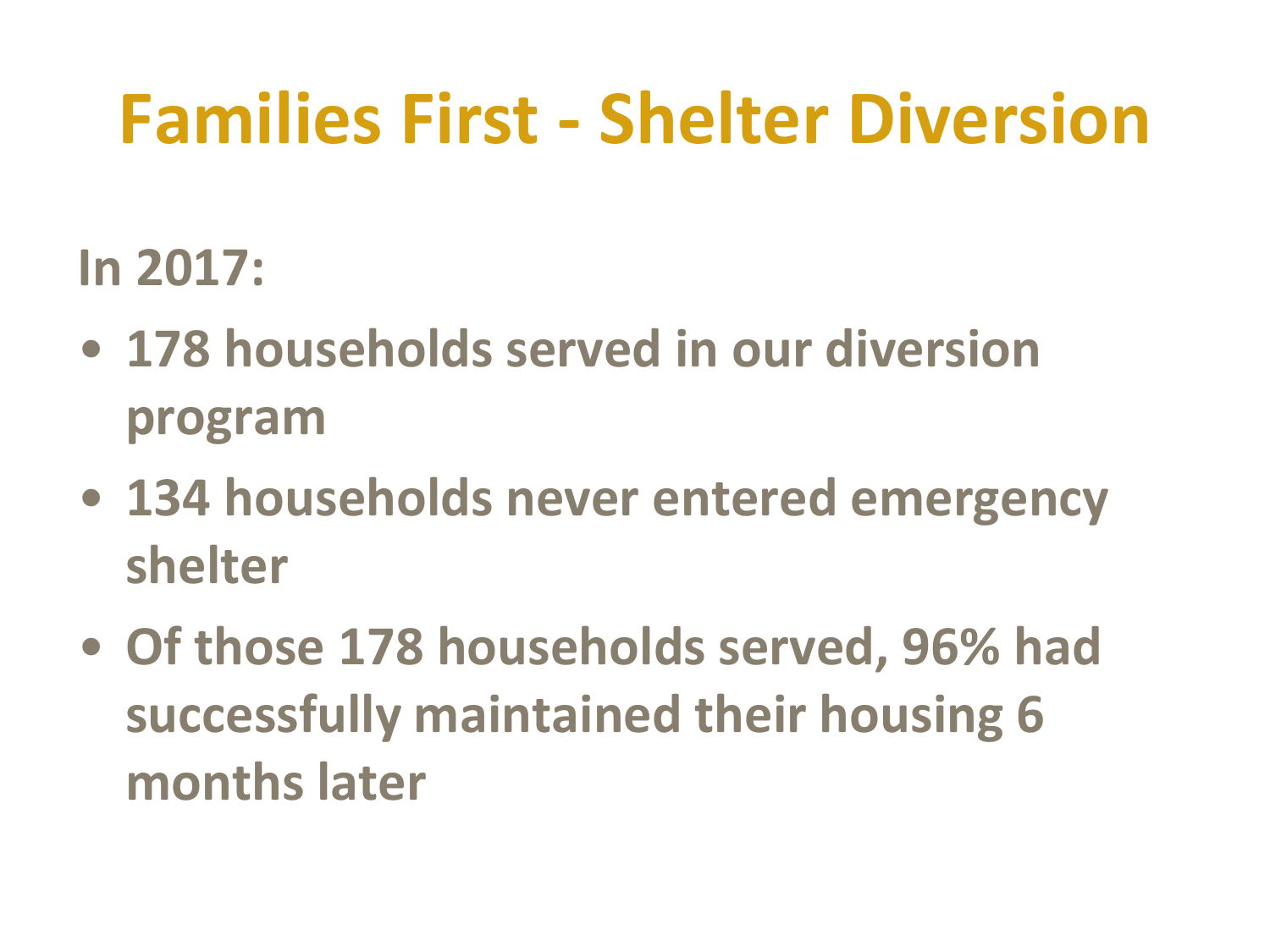## **Family Centre – Emergency Shelter**

#### **In 2017:**

- **128 households served in our shelter program.**
- **43 households moved to permanent housing in less than 30 nights.**
- **Average length of stay: 56 nights**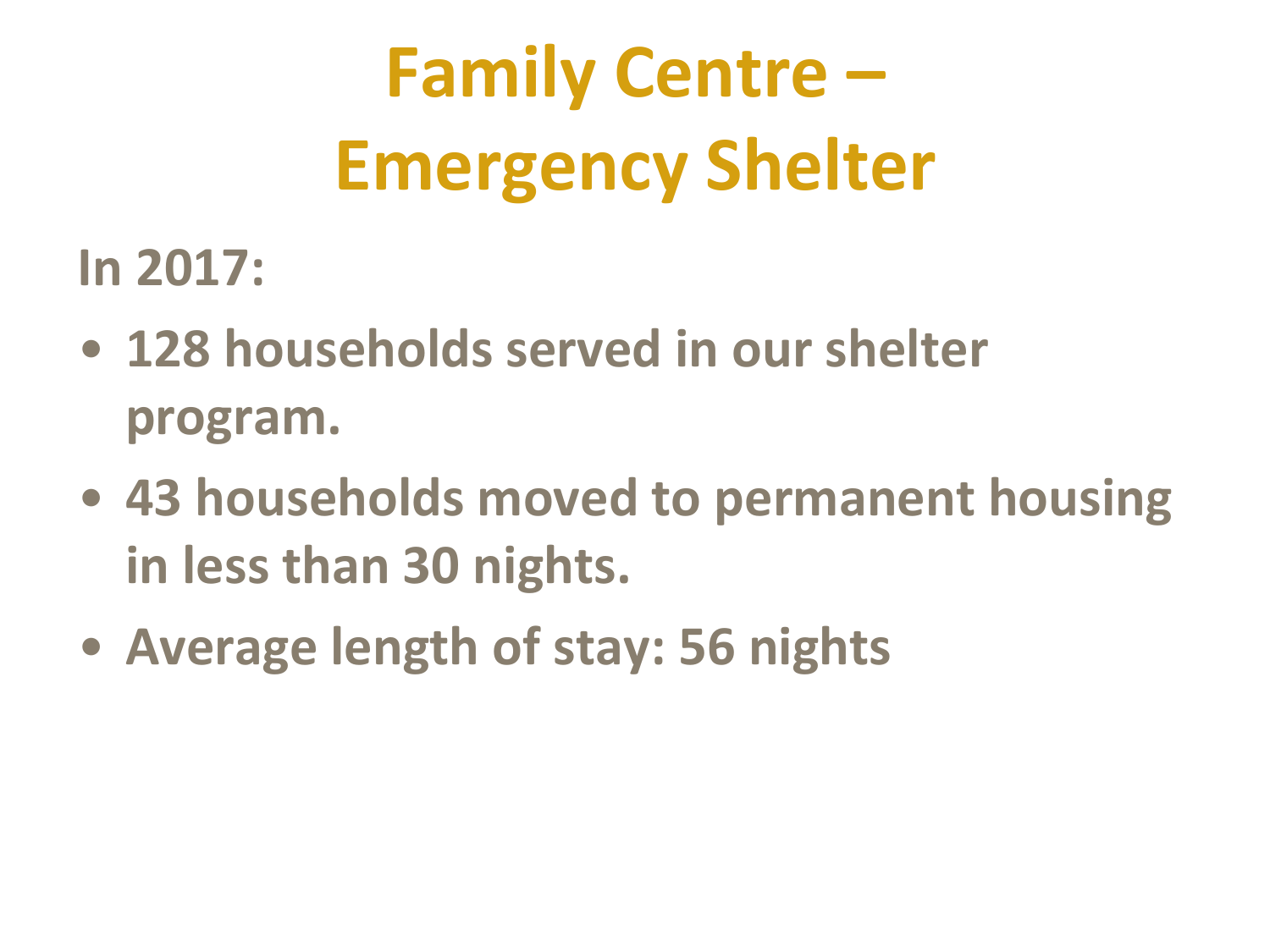## **Staying Home- Eviction Prevention**

#### **In 2017:**

- **121 households served in our eviction prevention program.**
- **101 households successfully maintained their housing after 12 months (83%).**
- **38 households received on site support from our Landlord Tenant Navigator at an .eviction hearing.**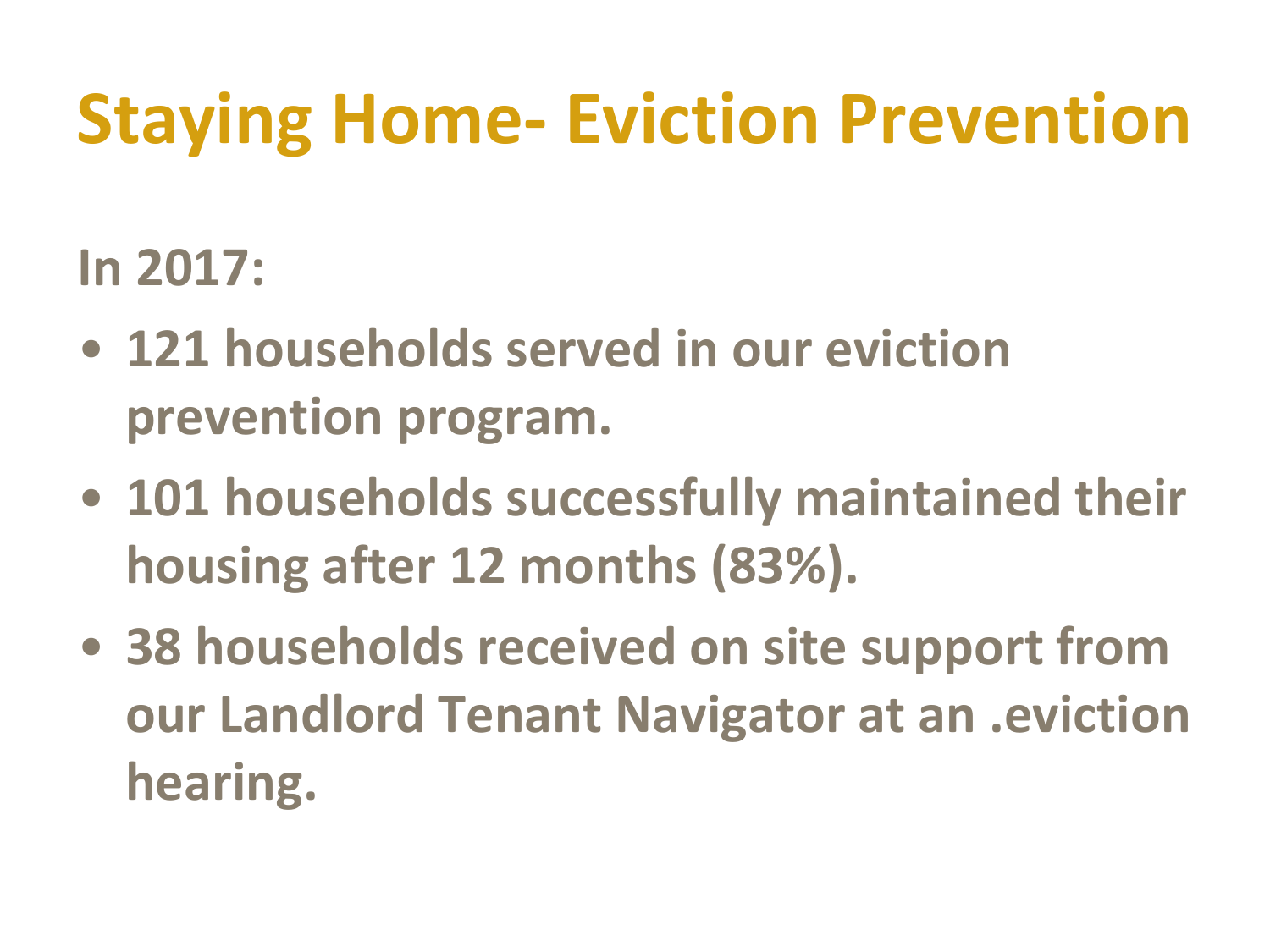# **Continuum of Support** Eviction Prevention Emergency Shelter

Shelter Diversion